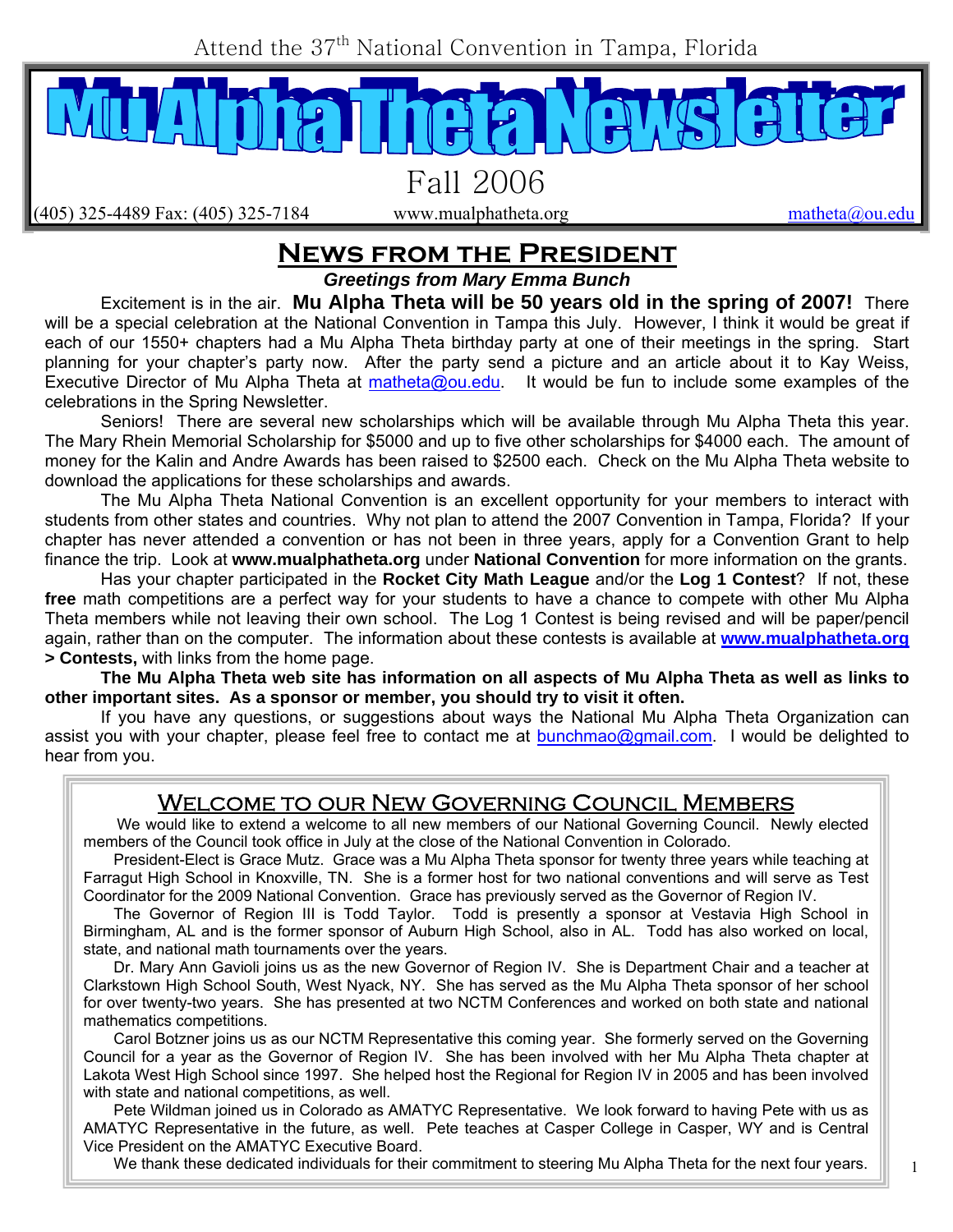#### **National Office Update**

The National Office is open Monday through Friday from 9:30 am – 6:00 pm CST. The office closes for winter break from Dec.26,  $2006 - Jan.$  2,  $2007$  and is typically closed during the National Convention, July  $16 - 21$ , 2007. Remember our busiest months are October, April and May. If you can send orders in during other months, we can usually have them out the same day as they arrive. While we try to accomplish this during our busy months, there could be delays depending on the volume of orders. Please remember the Online System is the fastest way to get your order to you.

 Orders under 13 oz are sent first class mail, while orders over this weight go out by Priority Mail to arrive in two to three days. You now have the option of requesting two-day, overnight, or next morning overnight with Fed Ex for an additional amount. If you are "snail" mailing in an order with a check, please remember that it can take as much as a week for postal mail to arrive from the time you "drop it in the box." Please take this into account. You can, however, enter the names online using the check number as your Purchase Order number and we will send them out right away and just wait for the check to arrive. When it does, we will send you a receipt.

 The names of your new members must be submitted to the National Office within one month of your initiation ceremony. Remember that students cannot put Mu Alpha Theta membership on their college resume until their names are in our database and they are counting on you to submit names in a timely fashion.

 The only price rise that we can foresee this year is for our banner, which will go from \$12 to \$15 on the first of January, 2007.

 During the 2005-2006 school year, the Mu Alpha Theta Educational Foundation provided about \$15,000 worth of Grants, Prizes, Scholarships, and Awards to deserving Mu Alpha Theta students and teachers, as well as a \$20,000 donation to support the Mu Alpha Theta National Convention. Mu Alpha Theta provided about \$20,500 to support National mathematics competitions, about \$21,000 in money and prizes for Awards and Grants to outstanding mathematics students and contest winners, and about \$19,000 in support of our National Convention.

| <b>National Officers:</b>         |                                                         |
|-----------------------------------|---------------------------------------------------------|
| President:                        | <b>Mary Emma Bunch</b>                                  |
|                                   | 713 Hardwicke Drive<br>Knoxville, TN 37923              |
|                                   | mmbear@comcast.net                                      |
| <b>President Elect:</b>           | <b>Grace Mutz</b>                                       |
|                                   | 121 St. Andrews Dr.                                     |
|                                   | Knoxville, TN 37934<br>maokid1@msn.com                  |
| Secretary-Treasurer:              | <b>Paul Goodey</b>                                      |
|                                   | University of Oklahoma                                  |
|                                   | Norman, OK 73019                                        |
| Governor Region I:                | pgoodey@math.ou.edu<br><b>Tom Tosch</b>                 |
|                                   | Mount Rainier H.S.                                      |
|                                   | Des Moines, WA 98198                                    |
|                                   | tomtosch@wamath.net                                     |
| Governor Region II:               | <b>Mattie White</b>                                     |
|                                   | 3700 Orleans Ave.# 5542<br>New Orleans, LA 70119        |
|                                   | white math@bellsouth.net                                |
| Governor Region III:              | <b>Todd Taylor</b>                                      |
|                                   | Vestavia High School                                    |
|                                   | Vestavia Hills, AL 35216<br>taylortg@vestavia.k12.al.us |
| Governor Region: IV:              | Mary Ann Gavioli                                        |
|                                   | Clarkstown South H.S.                                   |
|                                   | West Nyack, NY 10994                                    |
| <b>NCTM</b>                       | mgavioli@ccsd.edu<br><b>Carol Botzner</b>               |
| Representative:                   | Lakota West High School                                 |
|                                   | West Chester, OH 45069                                  |
|                                   | elizabeth.botzner@lakotaonline.com<br>Terry Herdman     |
| SIAM Representative:              | Virginia Tech                                           |
|                                   | Blacksburg, VA 24061                                    |
|                                   | Terry.Herdman@vt.edu<br>Pete Wildman                    |
| <b>AMATYC</b><br>Representative:  | Casper College                                          |
|                                   | Casper, WY 82601                                        |
|                                   | pwildman@caspercollege.edu                              |
| <b>MAA Representative:</b>        | <b>Steve Dunbar</b><br>University of Nebraska           |
|                                   | Lincoln, NE 68588                                       |
|                                   | sdunbar1@unl.edu                                        |
| <b>Executive Director:</b>        | <b>Kay Weiss</b><br>University of Oklahoma              |
|                                   | Norman, OK 73019                                        |
|                                   | matheta@ou.edu                                          |
| <b>National Student Officers:</b> |                                                         |
| President:                        | Shivali Sarawgi                                         |
|                                   | Lakota West High School<br>West Chester, OH             |
|                                   | JaneAusten4989@aol.com                                  |
| Vice-President:                   | <b>Sam Sargent</b>                                      |
|                                   | Deerfield Beach High School                             |
|                                   | Deerfield Beach, FL<br>4sarges@bellsouth.net            |
| Secretary/Treasurer:              | Anna Cunningham                                         |
|                                   | Mount Rainier High School                               |
|                                   | Des Moines, WA                                          |
| Parliamentarian:                  | anna.cunningham@hotmail.com<br>Sheila de Guzman         |
|                                   | Baton Rouge Magnet High School                          |
|                                   | Baton Rouge, LA                                         |
|                                   | thesheilerdee@gmail.com                                 |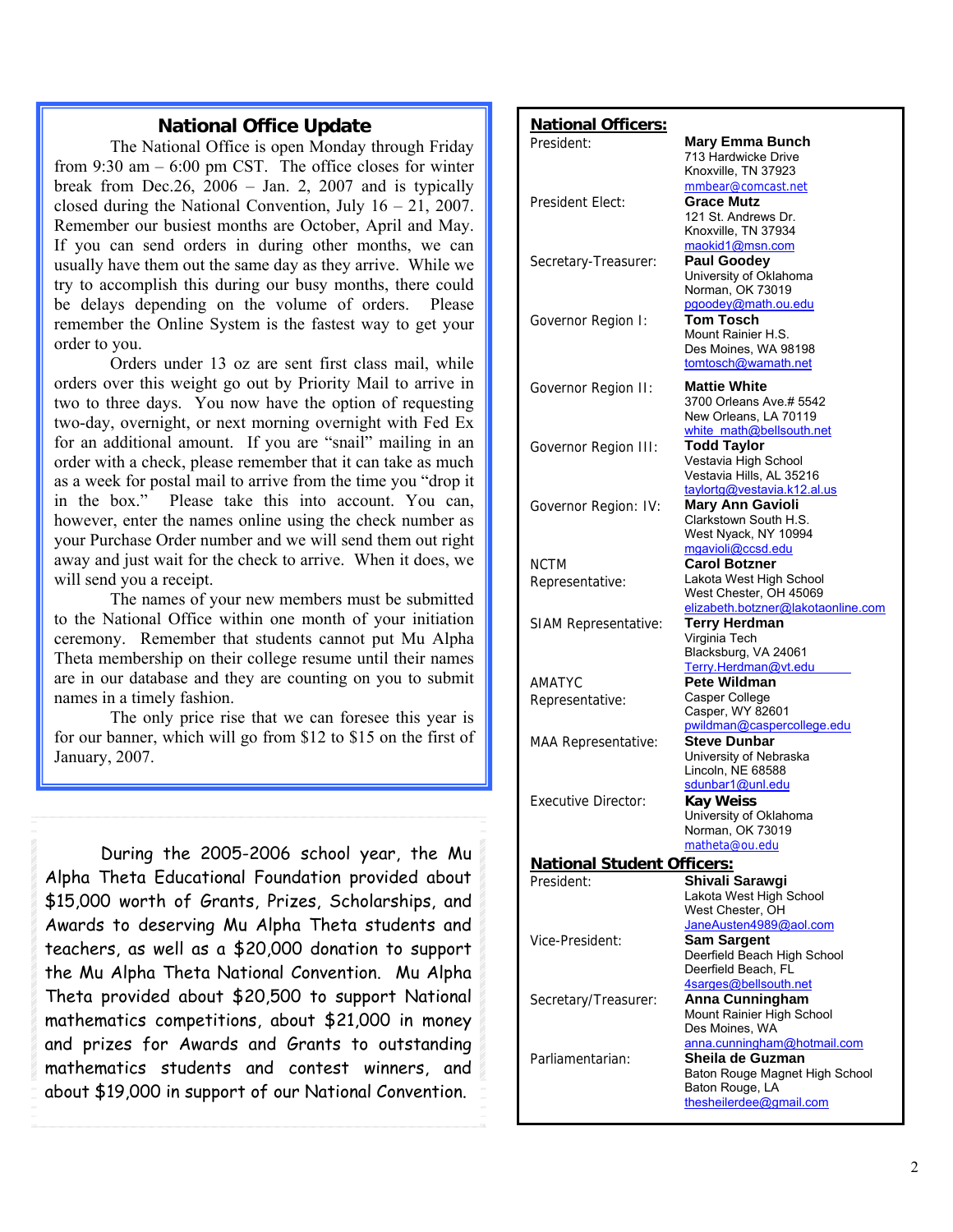

# The 2006 Fort Collins National Convention By Anna Cunningham

The 2006 Mu Alpha Theta National Convention took place in Fort Collins, Colorado. The convention began on July 16<sup>th</sup> with a Mixer. Students worked together with their teammates by participating in a friendly competition between schools. The contest included solving math problems, word and crossword puzzles, as well as building with Legos. The activity promoted teamwork among schools, but lacked the opportunity for students to meet new people from other schools.

The convention this year was different from previous conventions because there was a theme: Leonardo Da Vinci. The theme affected many of the convention's events, both in and out of the testing rooms. Many scrapbooks flaunted Da Vinci-style decorations, and several posters incorporated Da Vinci's famous Vitruvian Man. The competition also featured a brand new topic test, "What Would Da Vinci Do?" in which there were questions about the famous mathematician's life and works. Yet another new test this year was the "Mystery Test". This exam truly was a mystery, with questions requiring knowledge about codes, history and complicated math.

On the fourth day of the convention, everyone went on an excursion to Estes Park, a small tourist town surrounded by mountain trails and other attractions, located at an elevation of over 7,500 feet. Many students explored the many souvenir stores and candy shops in the town, while others hiked on the trails in the area. There were also opportunities for horseback riding and touring the hotel in which Stephen King's *The Shining* was filmed.

Another addition to the convention this year was the Da Vinci Award. Each contestant was required to participate in chalk talk, take certain topic tests and complete a creative project of their choice. This award went to Natalie Gruenke of Lakota West High School, who wrote an outstanding essay. She also received \$2,500 toward her college tuition. Even students who did not win awards enjoyed spending the week with their math colleagues at this well-organized event.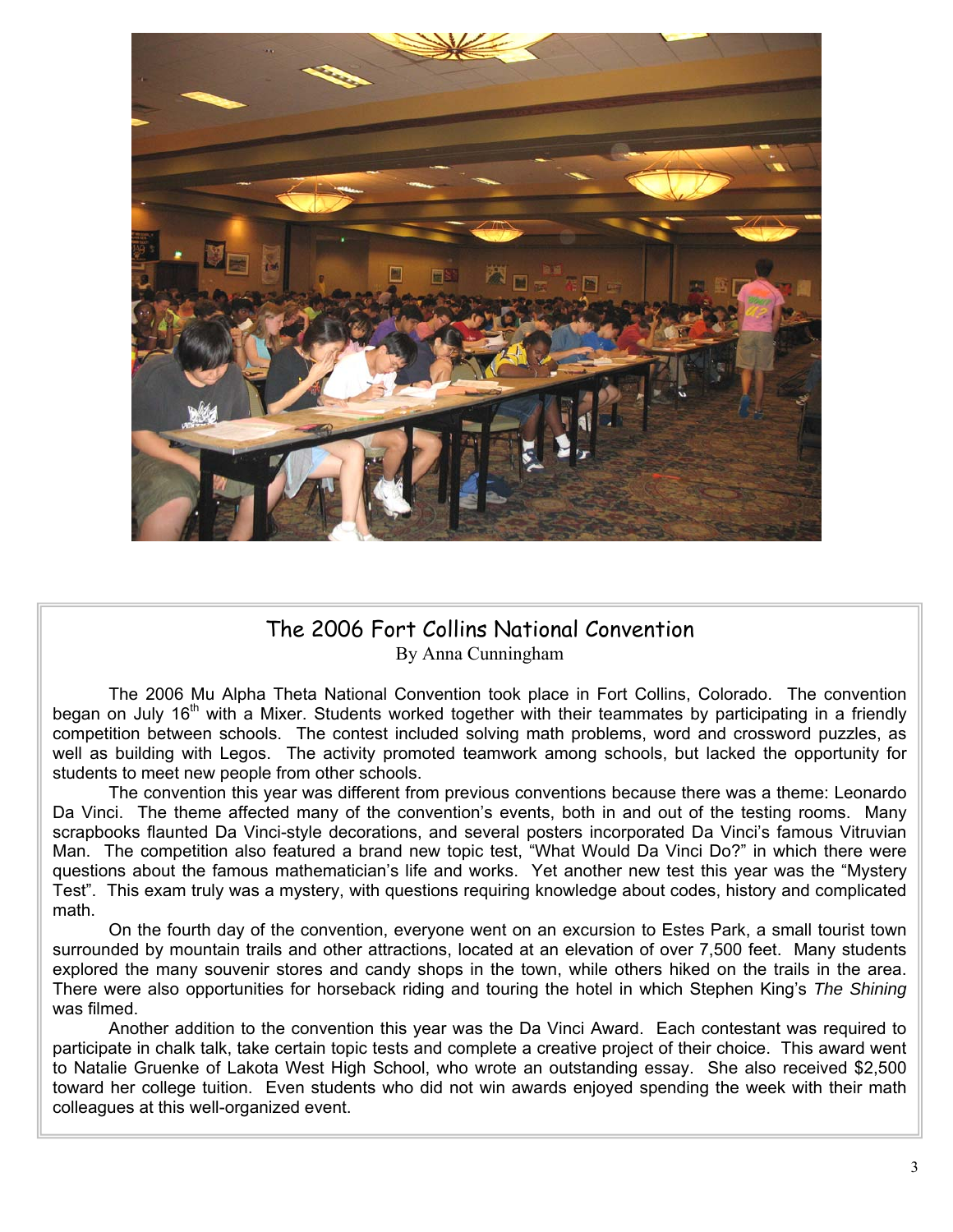## Get The Word Out!

Does your state organization have lots of great events planned for this year? Have you set up an awesome MAΘ website that you want us to check out? We want to know about it! Any interesting activities that other chapters might enjoy hearing about? Send us some info and a schedule of your events, so we can post it on our website and keep everyone informed.

#### **Sponsor Awards for 2006**

ſ

The Huneke Distinguished Sponsor Award was presented to **Dr. Thom Morris** of Berkeley Preparatory School in Tampa, FL. Dr. Morris was nominated by his students for his work with them as a math teacher and as the sponsor of their Mu Alpha Theta Club. Dr. Morris has also serviced both the Florida State Mu Alpha Theta Organization and the National Mu Alpha Theta, planning five National Conventions, including the Fort Collins, CO convention this past summer. Dr. Morris also won this award in 1996.

 The Sister Scolastica Most Committed Sponsor Award was presented to **Mattie White**, retired sponsor of Benjamin Franklin High School in New Orleans, LA. Mattie taught at the high school for 34 years, sponsoring the Mu Alpha Theta club for 30 of those years. In addition to her dedication to her students, Mattie was active in the Louisiana State Mu Alpha Theta and is currently serving a second term as the Governor of Region II for the National Mu Alpha Theta.

 We congratulate these two special teachers for all they have done for their students and for Mu Alpha Theta over the years.

# **Mu Alpha Theta will host a Booth at AMATYC and NCTM Conventions.**

 **Kay Weiss will be manning a booth at both mathematical Conventions this year. If you will be attending either the AMATYC Convention in November or the NCTM Convention in March this year, stop by the booth for a free sponsor gift! It is always nice to meet sponsors face to face.** 

### **MAΘ National Convention 2007 in Tampa, FL**

The 37th Mu Alpha Theta National Convention in Tampa will hosted by Christine Brzycki and Dave Macfarlane from Palm Harbor University High School in Palm Harbor, FL. The convention will take place July 16-21, at the Grand Hyatt hotel overlooking Tampa Bay. It will include math competitions, contests, school and state bowls, social events and a trip to Busch Gardens Tampa Bay.

The registration fee will be approximately \$600 per person for those that register before April 1, 2007 with a \$50 non-refundable deposit. Registrations submitted after April 1 will be approximately \$50 more. All registrations and payment in full must be postmarked no later than May 15, 2007.

For more information, visit our website at www.mualphatheta.org > National Convention.

#### **CONVENTION GRANT RECIPIENTS**

The Mu Alpha Theta Educational Foundation awarded four Convention Grants to the 2006 Colorado Convention. Grants went to **Alfred M. Barbe High School** from Lake Charles, LA, **Richton High School** from Richton, MS, **Heidelberg High School** from Heidelberg, MS and the **International Christian School of Seoul**, from Seoul, South Korea.

Each Grant provided two registrations and up to \$250 in reimbursed travel expenses each for a sponsor and a non-senior student to attend the National Convention. To be eligible for a Grant, a Mu Alpha Theta chapter cannot have attended a National Convention for the three prior years. No chapter that has previously been awarded a Grant may apply.

 Mu Alpha Theta will again offer these grants for the Tampa Convention in July, 2007. The Application is available online under National Convention > Convention Grants.

4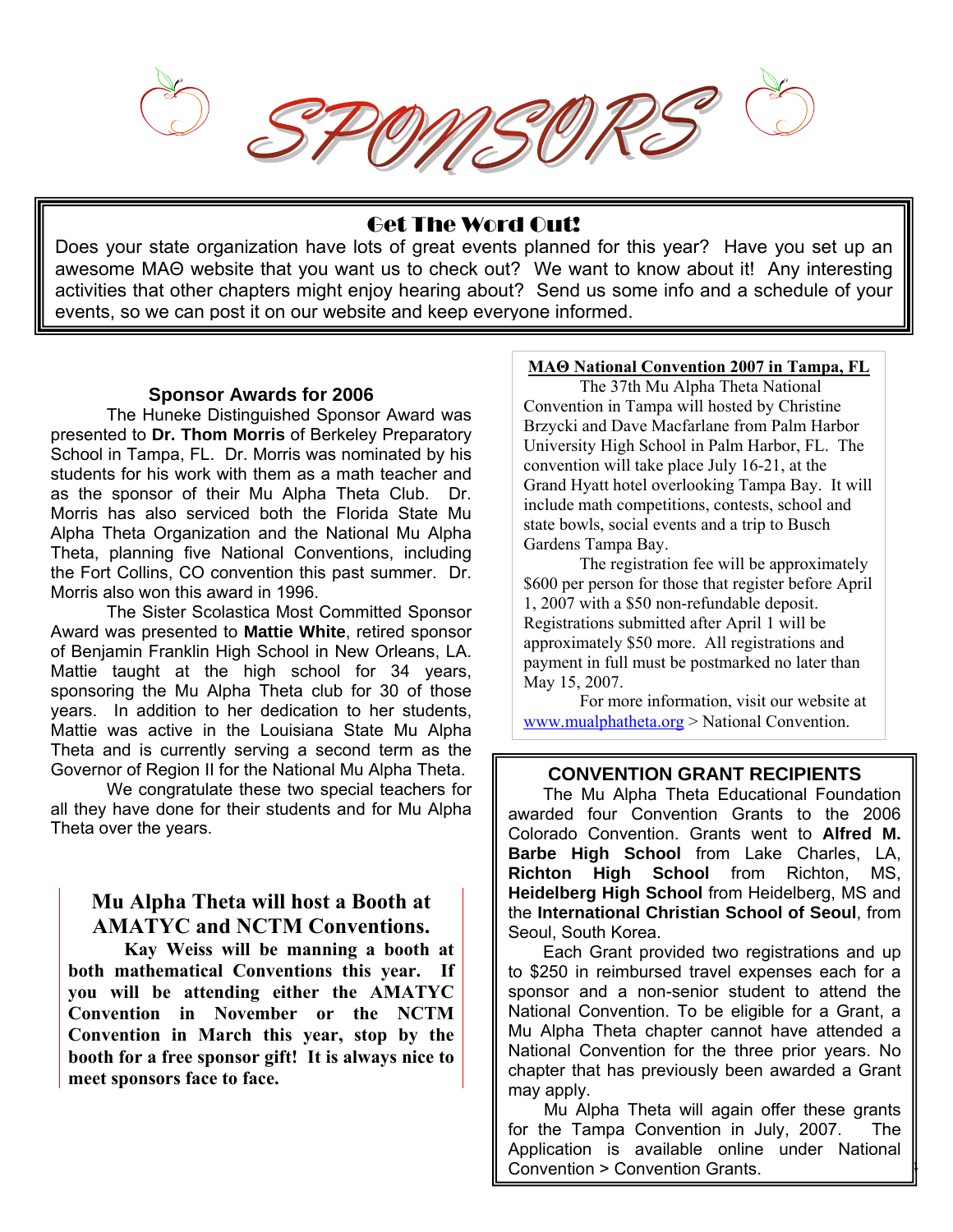#### **Region IV Regional Competition**

Beavercreek High School in Beavercreek, OH will be hosting the Region IV Mu Alpha Theta Competition this December 9<sup>th</sup>. The competition will include Theta and Alpha individual tests, an Interschool Test, an Alpha-Theta three person team Sprint, an Ohio Bowl and a Gemini Test. Events run from 8:00 am – 4:30 pm. Registration fee is \$35 per student and covers breakfast, lunch, all tests, trophies and a t-shirt. The top Alpha and Theta winners are eligible for a free registration at the National Tampa Convention in July, 2007. For further information contact Dolores Williams at dolores.williams@beavercreek.k12.oh.us

### **Free Texas Instrument Calculators**

Mu Alpha Theta has again purchased a limited number of TI 84 Plus Silver and TI 89 Titanium calculators to give away! We will provide up to six calculators to a school to give away as prizes at competitions you are running.

 This year, for the first time, we will also offer a limited number of these calculators for sponsors to give as prizes to their own outstanding students as a reward or to auction off to raise money for your club. Preference will be given to schools that have not received free calculators in the past.

 Email Kay Weiss to request your calculators today at matheta@ou.edu!

#### **The Diane Rubin Award** is

presented to the Mu Alpha Theta chapter which demonstrates a history of exceptional mathematics service to its community for at least two years. This service must promote interest in mathematics and benefit people other than students in its own chapter.

The winning chapter will receive a prize of \$500, a distinguished plaque to be presented at the National Convention, and. A Convention Grant for two free registrations and \$500 in reimbursed travel expenses. Applications forms can be downloaded from our website at www.mualphatheta.org > Awards > Rubin. Applications must be submitted to the National Office postmarked no later than **February 1, 2007**.

### **A NEW PARTNERSHIP WITH THE MATH FORUM @ DREXEL**

The Math Forum  $(a)$  Drexel (www.mathforum.org), one of the leading centers for mathematics and mathematics education on the Internet since 1993, is pleased to announce a special offer to all Mu Alpha Theta chapters. The Math Forum is an online community of students, educators, researchers, and others, representing a wide variety of perspectives. An educational enterprise of the Drexel University School of Education in Philadelphia, the Math Forum offers over one million pages of math content, including state-of-the-art resources, materials, activities, discussions, and educational products, including "Ask Dr. Math". Its Problem of the Week program supports students and teachers in 1) reasoning and thinking through solutions to challenging problems that represent new or non-routine situations and 2) explaining their approach to problem-solving in writing.

 **For the 2006-07 school year, the Math Forum is offering subscriptions to its High School Level Problem of the Week Library to all Mu Alpha Theta chapters for the discounted introductory annual rate of \$50.** An online subscription entitles **all members of a chapter** to receive the Current Problems of the Week—four new problems issued every two weeks during the school year— and to access the High School archives of the Library, which contain problems at different levels of difficulty in Algebra through Calculus. Each sponsor may decide how to work with student members: online mentoring by the Math Forum's staff is offered for an additional fee or the sponsor may use a scoring rubric developed by the Math Forum to respond to and work with chapter members. The subscription may be used to give chapter members new and challenging problems to work on their own or as part of organized chapter activities. Also, for an additional fee, the Math Forum will train Mu Alpha Theta members to become mentors for other students in their chapter or to even to serve as online mentors for students in other schools.

**Sponsor's can access a trial account for 21 days, in order to sample the Problem of the Week Library.** To obtain this account, go to http://mathforum.org/products, when your individual name is requested, add (MAT) after it. In order to purchase a membership or for more information, call 800-756-7823, option 1. To receive this discounted introductory annual rate, you must either be a chapter sponsor or indicate that you have been authorized by your chapter sponsor to make the purchase.

 The Math Forum is looking at other ways to work with Mu Alpha Theta and would be interested in hearing from chapter sponsors about the kinds of services that would be most valuable. Don't hesitate to contact them at http://mathforum.org/cgi-bin/mailto.pl?key=66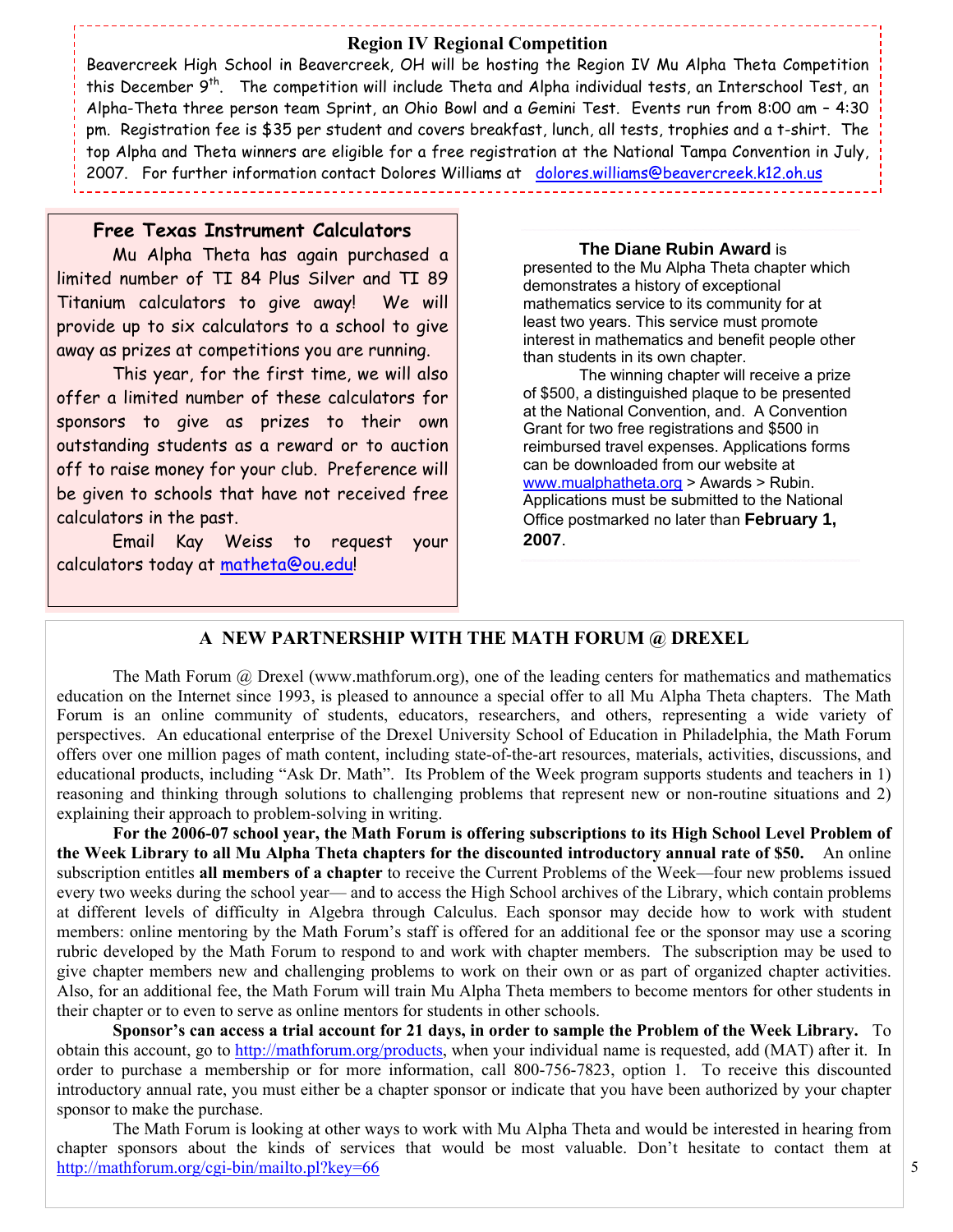## **Thank You to Retiring Sponsors**

The following teachers have retired as Mu Alpha Theta Sponsors during the past school year. Our thanks to these dedicated teachers:

- South Panola High School, Batesville, MS: Sue Phelps
- Bayou Academy, Cleveland, MS: Kay Daugherty
- Thurgood Marshall, Missouri City, TX: Alicia Russo Hayes (5 years)
- Frankfort High School, Ridgeley, WV: Patricia Martin (20 years)
- Destrehan High School, Destrehan, LA: Sam Buhler (6 years)
- Cocoa High School, Cocoa, FL: Pam Brockmeyer
- Lafayette High School, Williamsburg, VA: Patricia Travis (10 years)

### **NEWS FROM THE GOVERNING COUNCIL**

 The Governing Council of Mu Alpha Theta is the organization's board of directors. The GC meets twice a year. At the summer meeting, just prior to the Colorado Convention in Fort Collins, the following issues were discussed:

- Convention Grants for the 2007 Tampa Convention were included in next year's budget and would be made available to chapters that had not attended a convention in at least three years. Applications are due by March 30 and forms can be found online. The grants pay for two registrations and up to \$500 in transportation costs.
- Mu Alpha Theta will continue to purchase and give away 150 TI graphing calculators each year, if money is available for the purchase.
- Mu Alpha Theta awarded two \$1000 prizes to outstanding projects at the International Science Fair in May. Dr. Terry Herdman, our SIAM Representative, headed our team of judges.
- The Mount Ranier High School Math Club was selected to run the Log 1 Contest for Mu Alpha Theta during the 2006-2007 school year.
- Grissom High School will again receive financing to offer the Rocket City Math League free of charge. Over 4000 students participated in the contest this past year. Awards will be presented to Two-Year College students for the first time to encourage their participation.
- Changes will be made to the Kalin Award and the Andree Award. The winner of both will now receive \$2500.
- The Math and Music Monograph will be reprinted and sold for \$6 a book.
- Partnership discussions continue with the Math Forum at Drexel University and the Actuarial Foundation.
- Mu Alpha Theta will offer up to five \$4000 Scholarships to outstanding members of Mu Alpha Theta chapters during the 2006- 2007 school year. Applications are due by March 15, 2007. Forms will be posted online.
- The Foundation will award a \$5000 Mary Rhein Memorial Scholarship to honor a graduating senior. Applications to be due February 1, 2007.
- Mu Alpha Theta will have a  $50<sup>th</sup>$  Anniversary celebration during the Tampa Convention.

Anyone having an issue to be brought up before the Governing Council should email or send it to the National Office before the February meeting. Recommendations and suggestions are always welcome and encouraged.